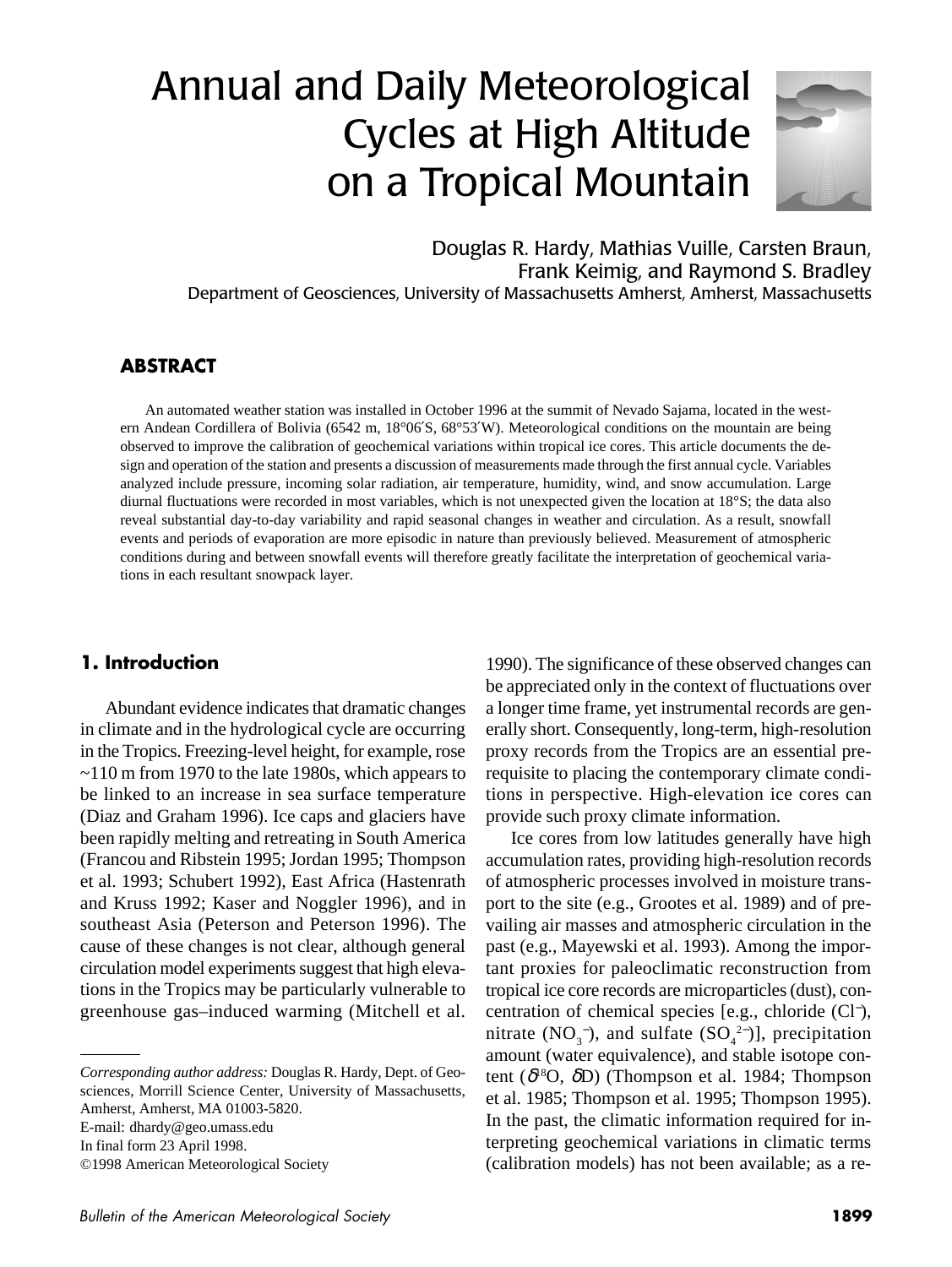sult, the climatic signal represented by the variability of some constituents in tropical ice cores (e.g., nitrate) is poorly understood (Thompson et al. 1995). For example, models of stable isotope content typically relate  $\delta O^{18}$  and  $\delta D$  to air temperature, but such relationships are especially questionable at low-latitude sites (Rozanski and Araguás 1995). Also important are the climatic conditions at the moisture source, and fractionation processes during moisture transport and following deposition (e.g., Grootes et al. 1989). Furthermore, there is a strong relationship in the Tropics between the stable isotope composition ( $\delta O^{18}$ ,  $\delta D$ ) and the precipitation amount (e.g., Aravena et al. 1989; Rozanski and Araguás 1995).

To improve the calibration of geochemical variations within tropical ice cores, we installed satellitelinked, automated weather stations (AWS) at the summits of two Andean mountains in Bolivia (Fig. 1). Nevado Sajama is an ice-capped volcano (6542 m, 18°06′S, 68°53′W), where we are collaborating with L.G. Thompson (Ohio State University), whose group recovered two ice cores to bedrock from the summit in June and July of 1997. The other station is located near the summit of Nevado Illimani in the Cordillera Real (6265 m, 16°39′S, 67°47′W), where another drilling campaign is anticipated within the next few years.

The objective of our ice-core calibration effort is to better understand the atmospheric signals in the snow, by developing associations between properties of individual snowpack strata and both the airmass and postdepositional history of that snow, at a finescale vertical resolution. The Sajama and Illimani stations are both designed to measure all critical meteorologi-



FIG. 1. Nevado Sajama, viewed from the south (6542 m, 18°06' S, 68°53′W). Inset shows northern South America, with location of Sajama (triangle) and Nevado Illimani (crosshair; 6265 m, 16°47′W). Rivers are shown in gray.

cal variables. The analysis of station data is closely tied to the results of annual snowpack studies carried out in the vicinity of the automatic weather stations. Individual stratigraphic layers in the snow pits are delineated and sampled in detail (for oxygen isotope ratios, microparticles, and major ions), enabling the episodes of snowfall to be characterized in terms of precipitation geochemistry. Ultimately, the analysis of the prevailing meteorological conditions associated with precipitation events, as measured at the stations, combined with regional airflow derived from satellite imagery, and reconstructed from NMC [National Meteorological Center, now the National Centers for Environmental Prediction (NCEP)] global analyses, will enable different airflow patterns to be associated with variations in the geochemistry of the snow. This will then provide valuable insight into the interpretation of downcore geochemical variations.

In this paper we provide a description of the Nevado Sajama station design and operation and present a discussion of observations through the first annual cycle (October 1996 to September 1997). This new station is 1000 m higher in altitude than any other in either North or South America and will be operated in conjunction with that on Illimani for several more years. Data from additional years will provide further information on climate variability at these sites. A detailed analysis of the geochemical calibration process will be presented elsewhere.

## **2. Regional climate**

The volcano Sajama is the highest mountain in Bolivia; it is located in the southern Tropics, in the western Andean Cordillera, near the border with Chile (Fig. 1). The climate in this area is semiarid, with an average annual precipitation of 316 mm at the base of Sajama (Sajama Village, 4220 m, 1975–85). However, the interannual precipitation variability in this area is high (Ronchail 1995). During the summer months (November–March) the southern altiplano is mostly influenced by the tropical circulation. Strong convection and afternoon showers are the result of heating and the rising motion of air masses over the altiplano (Garreaud and Wallace 1997). Moisture advection from the interior of the continent (Amazon and Chaco Basins) maintains a high humidity level throughout the summer months (P. Aceituno and A. Montecinos 1997, personal communication). Nevertheless, precipitation events occur in discrete episodes with durations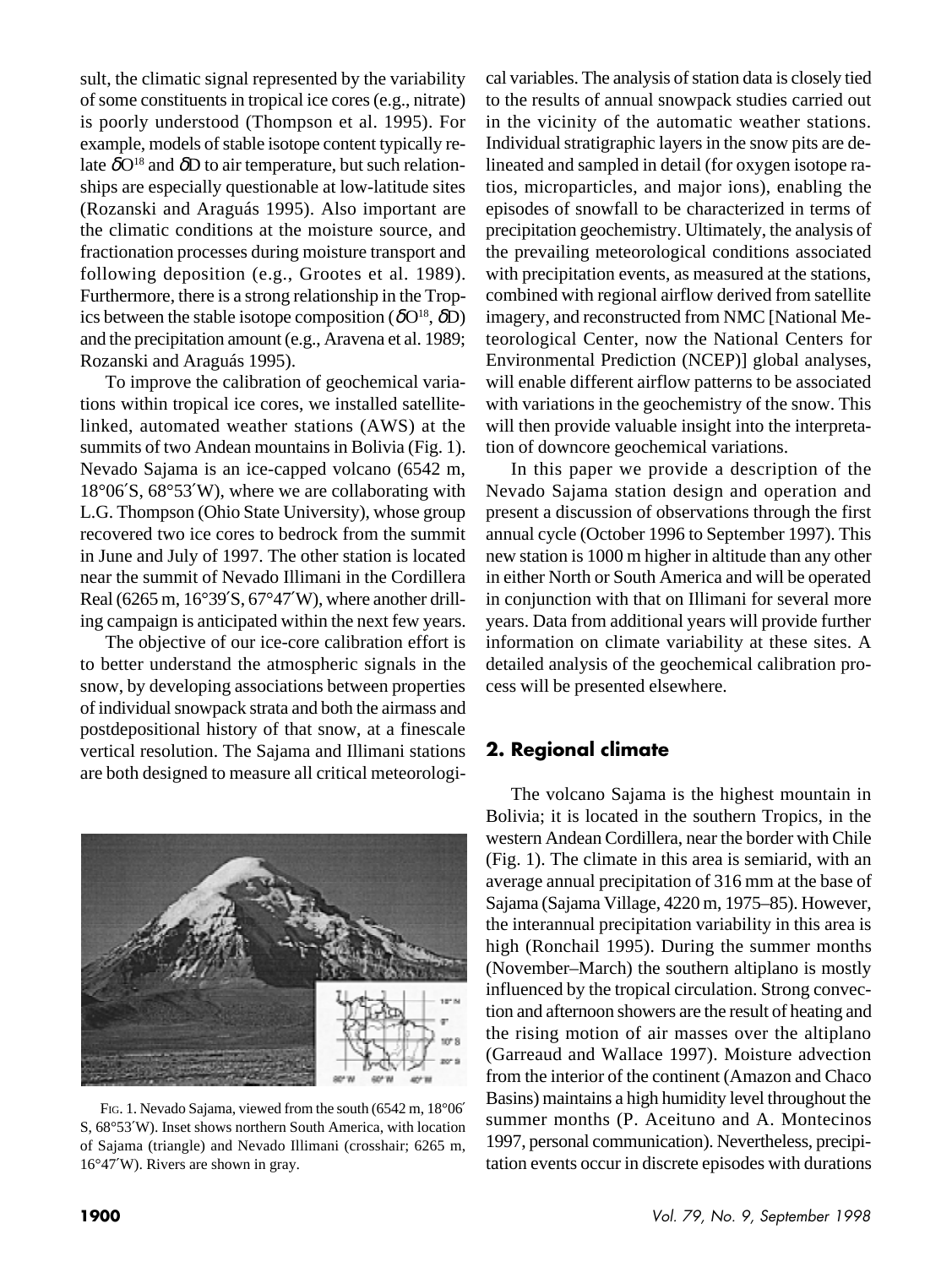of a few days rather than being a constant feature. In contrast, the winter season is normally dry, interrupted only by occasional outbreaks of polar air masses from the Pacific (cold fronts or upper-air lows) that sometimes lead to snowfall even as far north as Sajama (Vuille and Ammann 1997).

The main features of the tropospheric circulation over this part of the Andes have been described in a variety of studies (Virji 1981; Nishizawa and Tanaka 1983; Chu 1985; Fuenzalida and Rutllant 1987; Horel et al. 1989; Hoffmann 1992; Jacobeit 1992; Nogués-Paegle and Mo 1997; P. Aceituno and A. Montecinos 1997, personal communication). In order to sustain convection and associated precipitation, the upper-air circulation plays a crucial role. Only upper-air divergence or strong easterly wind anomalies provide favorable conditions for precipitation (Jacobeit 1992). During periods of upper-air convergence, convection and precipitation are suppressed. Normally, this upperair divergence, necessary to sustain convection, is associated with anticyclonic outflow from an upper-level high pressure system ("Bolivian high"). However, even as new and improved datasets have recently become available (e.g., Hastenrath 1997), and general circulation models have been shown to be very useful (e.g. Figueroa et al. 1995; Lenters and Cook 1995, 1997), many features of the atmospheric circulation over the altiplano remain unclear. The AWS on Nevado Sajama will therefore serve both to improve our knowledge about the climate at the ice-core site and provide new insight about the midtropospheric circulation (450-hPa level) over this part of the central Andes (cf. Vuille et al. 1998).

# **3. Sajama station design and equipment**

We designed the Sajama station to allow recovery of near-real-time measurements, and to provide the assurance of on-site data storage. The remote, highelevation location of the station precludes unscheduled service or repair visits, and immediate recovery of the data stream was desired, permitting analyses important to the ice-core paleoclimate project to begin. Therefore, mechanical and electrical reliability was essential, along with satellite telemetry. Excepting the custom-built tower, we used wellproven, commercially available components, configured to meet the demands of the site and project objectives (Fig. 2).

The tower is an adaptation of a design used by K. Steffen (University of Colorado) for the Greenland Climate Network (http://cires.colorado.edu/people/ steffen.group/gc-net.html). On Sajama, aluminum tubing is used throughout (6061 T6 alloy), with a 3-in. diameter, 0.25-in. wall thickness mast, the height of which can be extended as snow accumulates at the site. Horizontal supports are 1-in. diameter schedule 80 pipe to reduce vibration in high velocity winds, attached to the vertical mast by plates that can be easily adjusted upward.

Measurement and control functions are accomplished by a Campbell Scientific, Inc. (CSI), model CR10X datalogger. The reliability of the instrument has been well proven, with an estimated mean time between failures of 160 yr. With the current measurement and control program, the datalogger has sufficient memory to store 20 months of data, while a solid-state data storage module provides an addi-



FIG. 2. Automated weather station at the summit of Nevado Sajama (6542 m), 1 July 1997. GOES antenna is oriented to 68° true (ENE).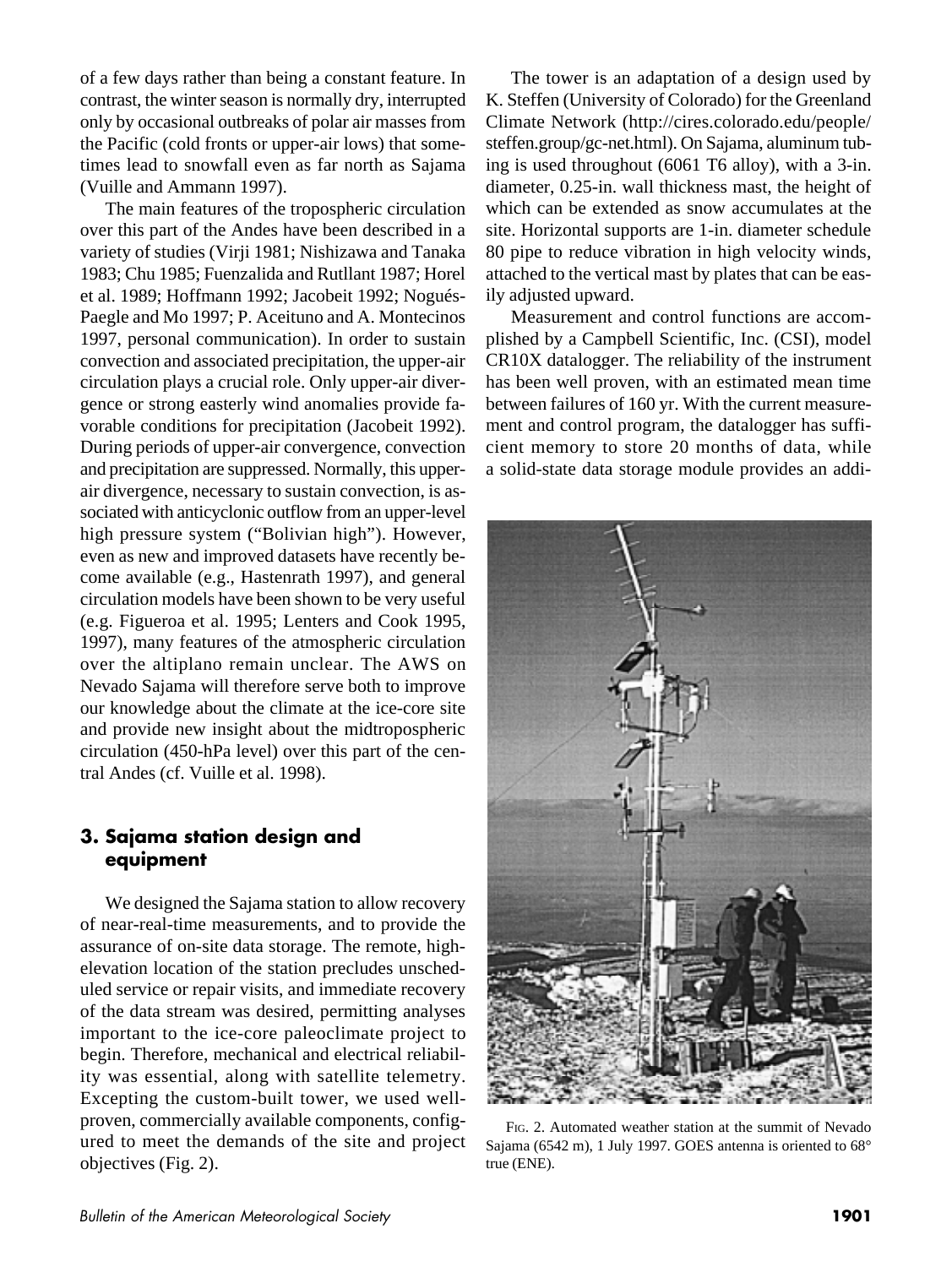tional 12 months of on-site capacity. Both of these devices are provided with 4–6 yr of backup power by independent lithium batteries, in the event of primary power failure. Both were temperature tested at CSI by repeatedly cycling them between −55° and +85°C. Satellite telemetry is being provided by a Geostationary Operational Environmental Satellite (GOES) at an interval of 3 h, using a Telonics TGT1 transmitter. The datalogger, transmitter, and peripheral electronics are installed and housed in a sealed, fiberglass enclosure that was carried to the site already assembled.

Most of the sensors used at the station (Table 1) received extended temperature testing or special calibration for the anticipated conditions at the summit. All sensors are controlled by the CR10X datalogger, with measurement and processing intervals that vary between sensors (Table 1). Data are processed by the datalogger hourly, then sent to storage and the transmitter. As indicated in the table, several additional measurements began in July 1997, when the supplemental sensors were installed.

Several experiments are being conducted at the station to help evaluate the quality of measurements. For example, identical temperature and relative humidity probes are housed in two different radiation shields; one is aspirated by a blower and the other is naturally ventilated. This test is providing information about solar loading effects on temperature and humidity measurements at high elevation. Two ultrasonic snow depth sensors are situated 2 m apart, allowing a more accurate determination of accumulation or ablation by averaging measurements at two sites. These two sensors also permit better temporal coverage, as during

TABLE 1. Sajama weather station sensors and measurements. All heights are at the time of the 1997 service and upgrade visit (1 July 1997). The Illimani station configuration is similar.

| <b>Variable</b>                                  | Sensor manufacturer/<br>model | $\mathbf{Z}_{\text{initial}}$<br>(m) | <b>Sampling</b><br>interval | Data stored and transmitted<br>interval<br>data (units) |                                                                                                             |
|--------------------------------------------------|-------------------------------|--------------------------------------|-----------------------------|---------------------------------------------------------|-------------------------------------------------------------------------------------------------------------|
| Wind speed (upper)                               | R.M. Young 05103              | 3.7                                  | 60s                         | 1 <sub>h</sub>                                          | Mean horizontal speed $(m s^{-1})$                                                                          |
|                                                  |                               |                                      |                             | 1 <sub>h</sub><br>24h                                   | Resultant mean speed $(m s^{-1})$<br>Maximum 1-min speed (m $s^{-1}$ ),<br>time of, and temperature at time |
| Wind speed (lower)                               | R.M. Young 05103              | 2.7                                  | 60s                         | 1 <sub>h</sub><br>1 <sub>h</sub>                        | Mean horizontal speed $(m s^{-1})$<br>Resultant mean speed $(m s^{-1})$                                     |
| Wind direction (upper)                           | R.M. Young 05103              | 3.7                                  | 60 s                        | 1 <sub>h</sub><br>1 <sub>h</sub>                        | Resultant mean direction (deg.)<br>Std dev direction (5 subintervals)                                       |
| Wind direction (lower)                           | R.M. Young 05103              | 2.7                                  | 60s                         | 1 <sub>h</sub><br>1 <sub>h</sub>                        | Resultant mean direction (deg.)<br>Std dev direction (5 subintervals)                                       |
| Barometric pressure                              | Setra 270                     |                                      | 1 <sub>hr</sub>             | 1 <sub>h</sub>                                          | Station pressure (hPa)                                                                                      |
| Air temperature<br>(aspirated shield)            | Vaisala HMP35C                | 3.7                                  | $10 \text{ min}$            | 1 <sub>h</sub><br>1 <sub>h</sub>                        | Mean air temperature $(^{\circ}C)$<br>Max air temperature (°C), time<br>of, and 3.7-m wind speed at time    |
| Airflow check.<br>aspirated shield               | Gill 43408<br>(R.M. Young)    | 3.7                                  | $10 \text{ min}$            | 1 <sub>h</sub>                                          | Mean of $n = 6$ checks (at each<br>check, 0 if switch open, 2 if<br>closed)                                 |
| Air temperature<br>(naturally ventilated shield) | Vaisala HMP35C                | 3.7                                  | $10 \text{ min}$            | 1 <sub>h</sub><br>1 <sub>h</sub>                        | Mean air temperature (°C)<br>Max air temperature $(^{\circ}C)$ , time<br>of, and 3.7-m wind speed at time   |
| Relative humidity<br>(aspirated shield)          | Vaisala HMP35C                | 3.7                                  | $10 \text{ min}$            | 1 <sub>h</sub>                                          | Mean relative humidity (%)                                                                                  |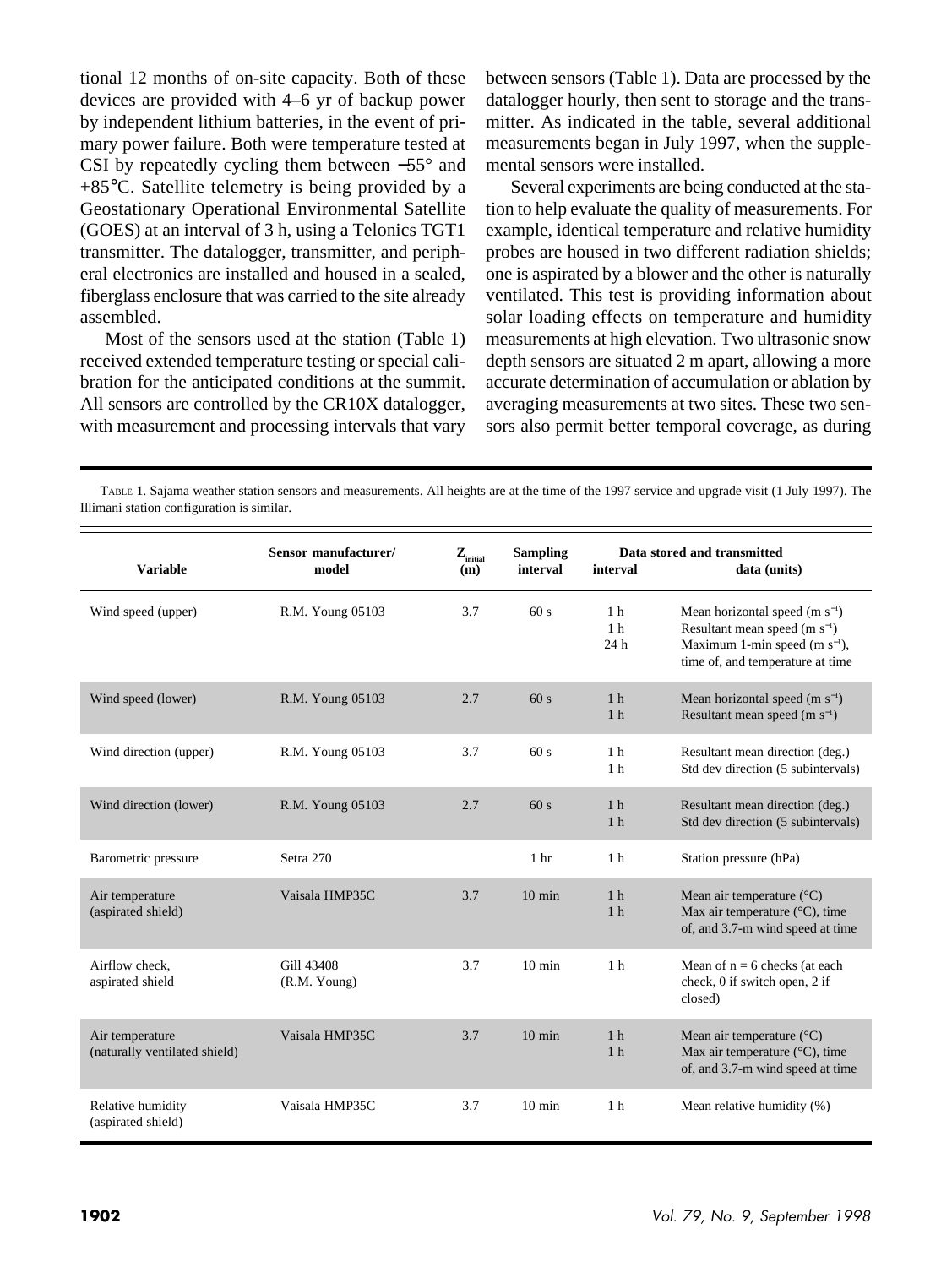precipitation events the acoustic signal quality is sometimes diminished.

Electrical power to the station is provided by two independent 12V DC systems. Both use 10-W solar panels and regulators to recharge sealed lead-acid batteries (24 and 25 A h). One system supplies 420– 480 mA to the aspirated radiation shield fan and provides power to the infrared temperature transducer. The datalogger, transmitter, and sensors are powered by the second system.

Prior to shipment to Bolivia, the complete station was assembled and operated using one of the GOES test channels. Considerable effort was made to ensure successful installation of the station on Sajama, at an altitude where reduced oxygen concentration can impair human judgment. Fittings and hardware were carefully labeled, and details were documented on

TABLE 1. *(Continued)*

photographic prints. As further insurance, each member of the team from the University of Massachusetts was sufficiently familiar with station assembly to lead the assembly effort, in the event of altitude-related physiological problems among the group. At the summit of Sajama, a site was chosen slightly to the northeast that is not directly within view from the highest point, to minimize disturbance of the station by any of the estimated 100 climbers reaching the summit each year.

## **4. Station operation**

The Sajama station was installed on 1 October 1996, shortly before the 1996–97 accumulation season began. In June–July of 1997 eight days were spent

| <b>Variable</b>                                                | Sensor manufacturer/<br>model       | $\mathbf{Z}_{\text{initial}}$<br>(m) | <b>Sampling</b><br>interval | interval       | Data stored and transmitted<br>data (units)             |
|----------------------------------------------------------------|-------------------------------------|--------------------------------------|-----------------------------|----------------|---------------------------------------------------------|
| Relative humidity<br>(naturally ventilated shield)             | Vaisala HMP35C                      | 3.7                                  | $10 \text{ min}$            | 1 <sub>h</sub> | Mean relative humidity (%)                              |
| Vapor pressure                                                 | calculated (asp. sensors)           | 3.7                                  | $10 \text{ min}$            | 1 <sub>h</sub> | Mean vapor pressure (kPa)                               |
| Incoming solar<br>radiation; global                            | Eppley 8-48                         | 4.5                                  | 60 s                        | 1 <sub>h</sub> | Mean incoming<br>irradiance (kW $m^{-2}$ )              |
| Reflected solar<br>radiation; global                           | LI-COR L1200X                       | 2.7                                  | 60 s                        | 1 <sub>h</sub> | Mean refl. irradiance (kW $m^{-2}$ )                    |
| Snow accumulation/ablation<br>(SW sensor)                      | Campbell Scientific SR50            | 2.47                                 | 1 <sub>hr</sub>             | 1 <sub>h</sub> | Distance to snow surface (m)<br>SW quadrant             |
|                                                                |                                     |                                      | 1 <sub>hr</sub>             | 1 <sub>h</sub> | Quality of measurement above<br>(dimensonless integer)  |
| Snow accumulation/ablation<br>(NE sensor)                      | Campbell Scientific SR50            | 2.57                                 | 1 <sub>hr</sub>             | 1 <sub>h</sub> | Distance to snow<br>surface (m) NE quadrant             |
|                                                                |                                     |                                      | 1 <sub>hr</sub>             | 1 <sub>h</sub> | Quality of measurement above<br>(dimensionless integer) |
| Forward and reflected power<br>(from/to satellite transmitter) |                                     |                                      | 3 <sub>hr</sub>             | 3 <sub>h</sub> | Forward and reflected power<br>(decimal units)          |
| Snow surface temperature*                                      | <b>Everest Interscience 4000B</b>   | 2.3                                  | $10 \text{ min}$            | 1 <sub>h</sub> | Mean surface temperature $(^{\circ}C)*$                 |
| Air temperature gradient*                                      | Type E thermocouples<br>(custom)    | 0.03, 1.03,<br>2.03, 3.7             | $10 \text{ min}$            | 1 <sub>h</sub> | Mean temperature gradient<br>(°C between sensors)*      |
| Snow/firn temperature*                                         | <b>Thermometrics</b><br>thermistors | $0.15, -1.85$                        | $10 \text{ min}$            | 1 <sub>h</sub> | Snow temperature (1.85-m)<br>depth only on $1$ July)*   |

\*Installed June 1997.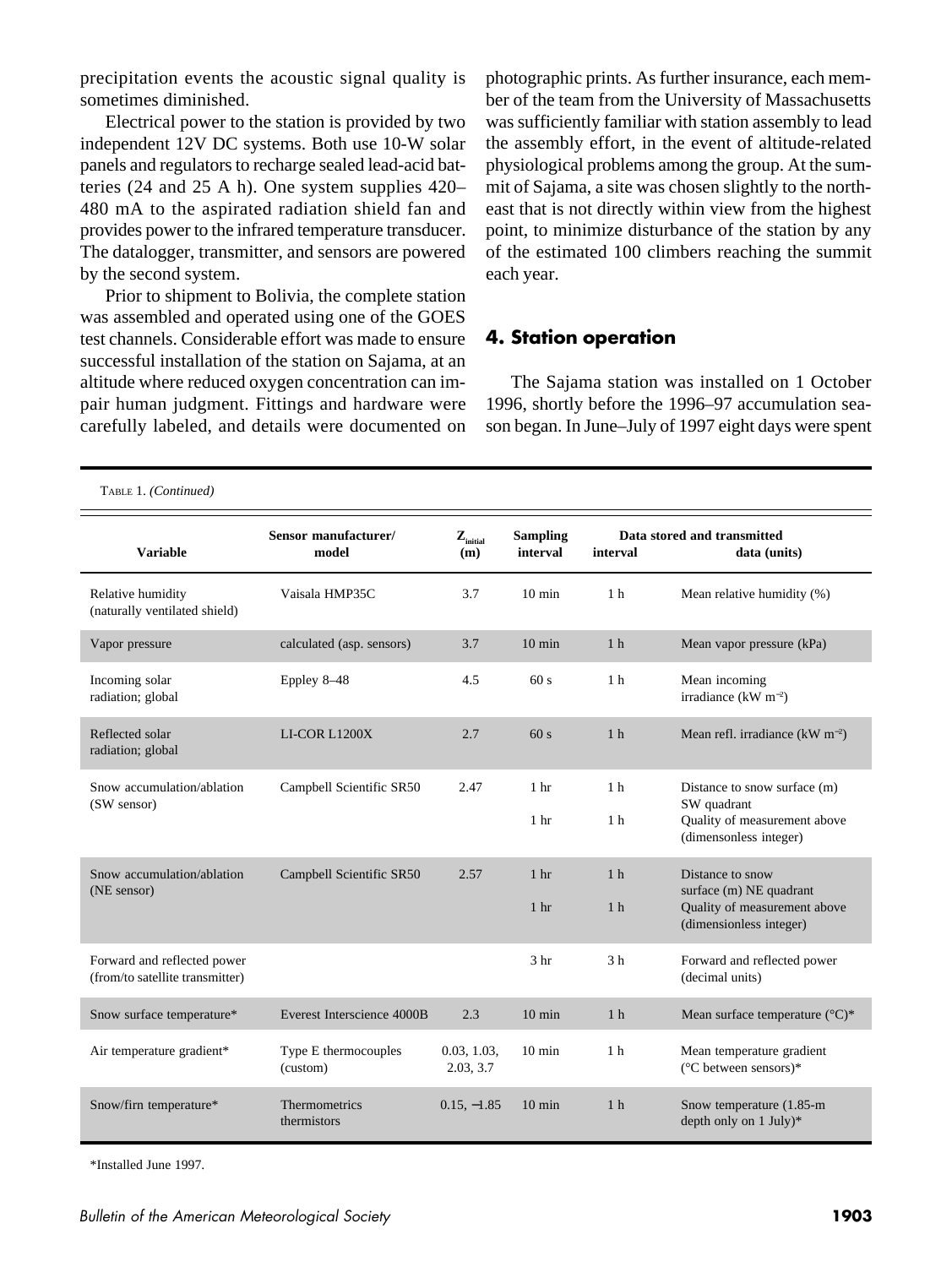at the site, midway through the 1997 ablation season, at which time the station was inspected and serviced. The heights of all sensors were raised, and several additional sensors were installed (Table 1).

Data from the station are accessible in two ways. At the site, the solid-state data storage module can be quickly replaced by another, allowing the complete dataset to be downloaded in an environment more hospitable to computers. In addition, the telemetered data are accessed daily through the National Environmental Satellite, Data and Information Service (NESDIS) of the National Oceanic and Atmospheric Administration. In the climatology lab at the University of Massachusetts (department of geosciences), integrated scripts and batch programs automatically dial in to NESDIS in Virginia and acquire the data, screen all variables and flag those outside a predefined range, and transfer a backup of each file to another computer. Every few days a series of graphs is constructed from a template, which provides an additional, rapid quality control overview. Graphs of near-realtime data from the station are available from the climatology lab Web site (http://www.geo.umass.edu/ climate/bolivia.html).

The telemetry of data from Sajama has been very successful. Through the first two months of station operation (October and November 1996), only two transmissions were not received (0.4% loss). During the climatological wet-season months of December– February, the recovery of transmissions was significantly diminished only during January, when 20.6% were lost. By March, recovery was nearly complete again at 99.2% (6 h lost), increasing to 99.6% for April through August. Each message recovered from NESDIS contains the data from the station, as well as a header containing parameters evaluating the signal and quality of data received by GOES. This information has been useful as a diagnostic tool; most of the transmission problems that have occurred were the result of snow on the antenna. Typically, less than 1% of the power transmitted by the station is reflected, but during intervals when snow is accumulating, the proportion of power reflected increases, and data quality decreases from good to fair and then to poor (quality as assessed by NESDIS). When more than ~40% is reflected, the NESDIS message indicates that the scheduled transmission was not received. Evidence for an association between snowfall and transmission problems is often provided by other parameters. Snow accumulation is also often indicated by the snow depth sensors at times of increased power reflection, as is a

decrease in data quality as measured by these sensors. In addition, when the surface albedo is greater than one (the ratio of incoming to reflected solar irradiance), the upward-looking pyranometer dome must be partially obscured. Fortunately, snow clears off the equipment quite rapidly following snowfall events, probably due to the intensity of solar radiation and infrequency of calm conditions at 6500 m.

The telemetry of data from the Sajama datalogger and transmitter via GOES has proven to be very accurate. To evaluate the telemetry error rate, we compared all hourly data stored on site with that received from NESDIS (*n* = 176 715 values). Only 15 discrepancies were identified, six of which we deemed to be trivial (0.4%–2.8% difference in values). All but one of the discrepancies was contained within a message (transmission) identified by NESDIS as being "received with parity errors." The error rate over the period examined is effectively only 1:176 715 or 6 × 10−<sup>6</sup> , which is approximately the "normal" error rate specification from NESDIS.

The most significant problem to date with the station was due to greater than anticipated snowfall during the austral summer of 1996–97. Based on a short ice-core record recovered in 1993, the annual snow accumulation at the summit in water equivalence averages 0.4 m (L.G. Thompson 1995, personal communication). Thus, the lowest sensors on the station were positioned ~2 m above the snow surface. However, the 1996–97 summer was wet on the altiplano, and on Sajama we estimate that the snowpack reached 4 m (see section 5f). The accumulation of snow at the site resulted in temporary burial of some sensors. The prevalence of wind crusts within the snowpack added considerable strength, and as the snowpack consolidated there was tremendous downward pressure, which damaged the lower wind sensor. Burial of the lowest sensors notwithstanding, the station was found in excellent condition at the June 1997 visit, with all equipment except the lower wind sensor functioning. Tilting of the mast was less than 4°, and no detectable change in the antenna azimuth indicated that no rotational motion had occurred.

# **5. Annual and daily cycles on Sajama**

To investigate diurnal patterns and the annual cycle through the first year of observations on Sajama, a dataset of hourly values was compiled from datalogger storage (0100 2 October 1996 to 1200 27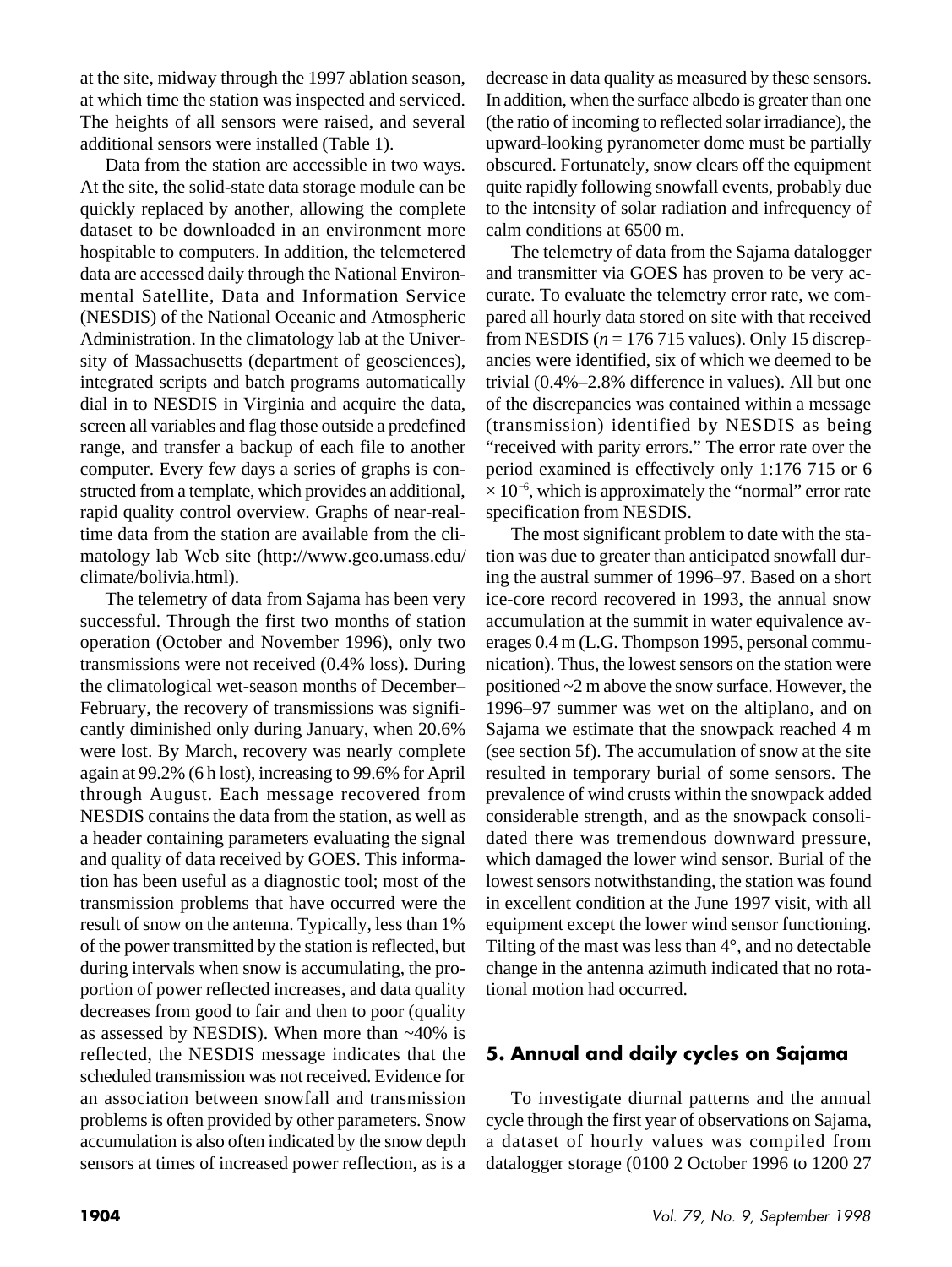June 1997) and via GOES telemetry (1100 28 June to 0000 2 October 1997). $<sup>1</sup>$  Within the</sup> dataset there are 69 h missing due to station relocation in late June. Otherwise, gaps are generally only 1–3 h duration (due to transient telemetry problems),  $\bullet$ resulting in a dataset that is 98.9% complete for most variables. With two exceptions, the values used here are hourly means based on either 10 or 60 measurements, made during the preceding hour (Table 1). The exceptions are station pressure and distance to snow, which are actual hourly measurements. All daily minima and maxima (e.g., temperature) represent the minimum and maximum hourly mean values each day, rather than individual extreme values.

### *a. Pressure*

The amplitude of the annual change in barometric pressure on Sajama is very small, remaining within a range of 10 hPa all year (Fig. 3a). Generally higher pressure during an extended summer season (i.e., November–April) reflects the establishment of an annually recurring, upper-air high ("Bolivian high") over Bolivia. The lowest annual pressure values were reached during Southern Hemisphere winter in the course of the northward displacement of the planetary west wind zone, and winter season drops in pressure are mainly restricted to single events,



FIG. 3. Color isopleth diagrams (daily versus hourly values) for the period 0100 2 October 1996 to 0000 2 October 1997 (LST). Shown from top to bottom are (a) station pressure (hPa), (b) incoming solar irradiance (kW  $M^{-2}$ ), (c) aspirated air temperature (°C), (d) specific humidity (g kg<sup>−</sup><sup>1</sup> ), and (e) wind speed (m s<sup>−</sup><sup>1</sup> ). Wind data are missing between 23 February and 13 April 1997 (see text). Note different *y*-axis scale for irradiance plot.

when extratropical upper-air lows are cut off and displaced north toward the altiplano (Vuille and Ammann 1997).

Through the entire annual cycle, a notable feature is the 12-hourly pressure tide, with a constant amplitude of 1–2 hPa and maxima around 1130 and 2230 LST (Fig. 4).

## *b. Incoming solar radiation*

Following the seasonal march of the sun, daily solar irradiance maxima ranged between approximately 1200 W m<sup>-2</sup> during the summer and 800 W m<sup>-2</sup> at the winter solstice (Fig. 5). Measured clear-sky glo-

<sup>&</sup>lt;sup>1</sup>Local standard time (LST) is used throughout this paper (UTC  $-4 h$ ).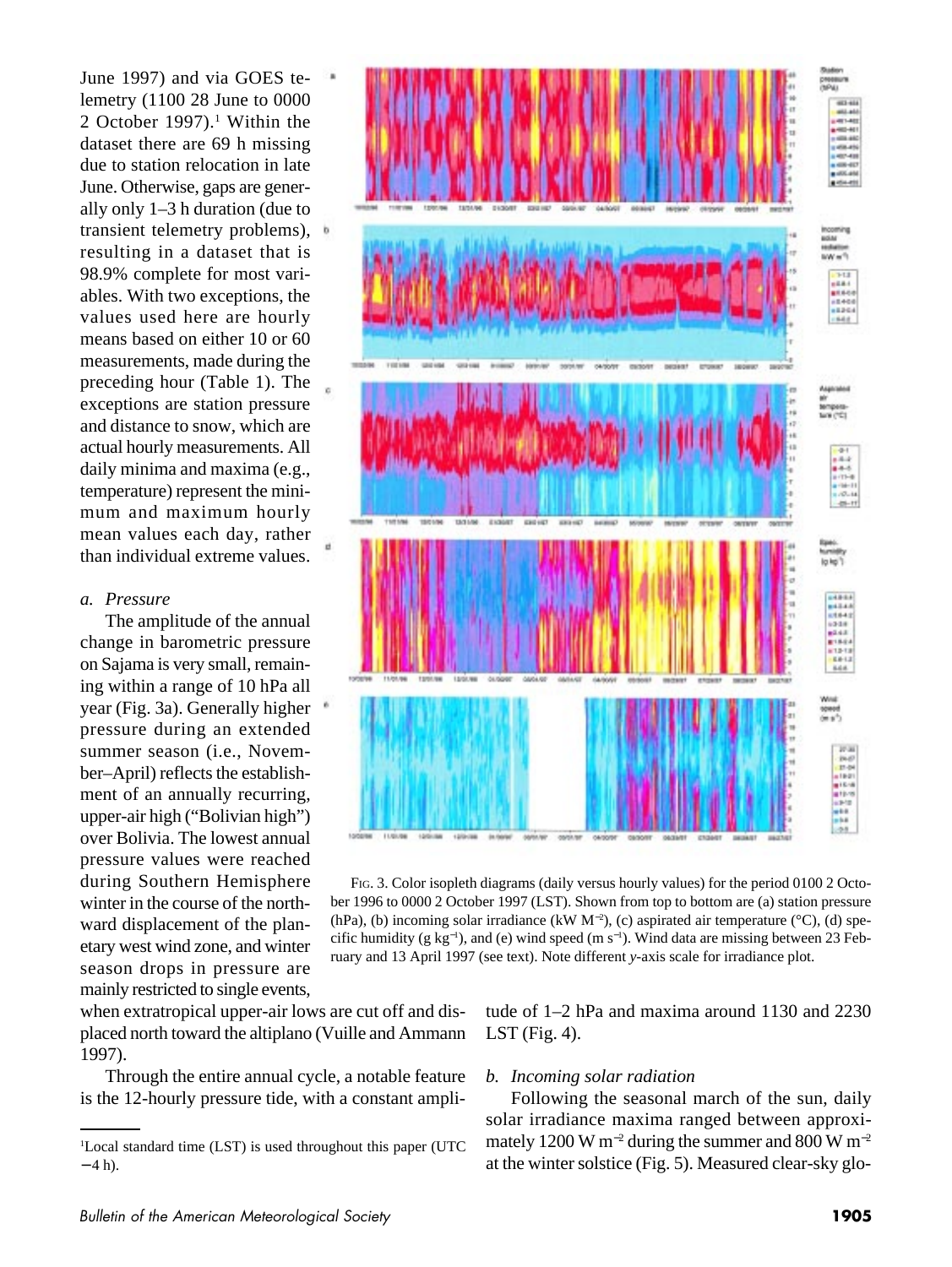

FIG. 4. Daily cycle of mean hourly barometric pressure (hPa), 2 October 1996 to 1 October 1997. Error bars for each hour are ±1 std dev.

bal irradiance maxima were typically 85% of calculated direct irradiance on a horizontal surface at the top of the atmosphere, reflecting the altitude of the station and the dry atmosphere above the altiplano. Total daily radiation receipts on Sajama were greatest during the spring months of October and November (Fig. 5), which is in agreement with data reported from the Chilean altiplano by P. Aceituno and A. Montecinos (1997, personal communication). During the summer months December–February, and extending into March, moisture advection and afternoon convective cloud cover over the altiplano significantly reduced the daily receipt of solar radiation (Fig. 3b). Cloud cover was reduced through the winter, as indicated by the accordance of daily irradiance maxima (Fig. 5) and the regularity of the daily cycle (Fig. 3b), interrupted only by the passage of occasional cold fronts.



FIG. 5. Sajama maximum solar irradiance each day, in W m<sup>−</sup><sup>2</sup> from hourly values (line with circles), and monthly mean daily radiation received, in MJ day<sup>−</sup><sup>1</sup> (line with triangles). Also shown is the maximum daily top-of-atmosphere irradiance (horizontal surface, in W m<sup>−</sup><sup>2</sup> ) at the location of Sajama (heavy line), from hourly calculations made on the hour, LST.

Solar irradiance measurements from AWS always require cautious interpretation, as snow accumulation on the radiometer dome under certain conditions during precipitation events results in an apparent reduction in irradiance. Some measurements must therefore be considered minimum estimates. To investigate the extent of this problem on Sajama, we compared halfday totals of top-of-the-atmosphere calculated radiation receipts with those measured at the station (i.e., sunrise to 1200 LST and 1201 to sunset; both in MJ). General agreement is evident between the patterns of calculated and measured radiation receipts in the morning (Fig. 6). The greatest deviations are apparent during December–February, the primary months of snow accumulation (with lesser deviations during March and September). Figure 3b illustrates that measured irradiance through the morning hours is less regular (more variable) during these months, when a seasonal increase in moisture advection often results in morning cloudiness. However, the associated snowfall must also account for some of the discrepancy between the patterns in summer. Nonetheless, the accordance through most of the annual cycle of the measured and calculated patterns, in the typically cloud-free morning, suggests that the measured data represent the radiation regime at the site reasonably well.

The afternoon pattern of measured receipts differs significantly from that calculated (Fig. 6). Considerable day-to-day variability in afternoon irradiance occurs on Sajama (Fig. 3b), which we attribute primarily to clouds. Indeed, convective cloudiness in this region of South America is well documented. Cloud cover typically increases rapidly between 1200 and 1700,

> reaching a maximum around 1800, followed by a decrease until midnight (Garreaud and Wallace 1997). The distinct morning and afternoon patterns of radiation receipt (Fig. 6) suggest that afternoon cloudiness occurs through much of the year on Sajama, though to a lesser extent during the winter.

#### *c. Air temperature*

Tropical locations typically experience relatively little temperature change through the course of the year. Although the Sajama station can still be considered tropical, it is located at the very southern edge of the Tropics and is strongly influenced by extratropical circulation in the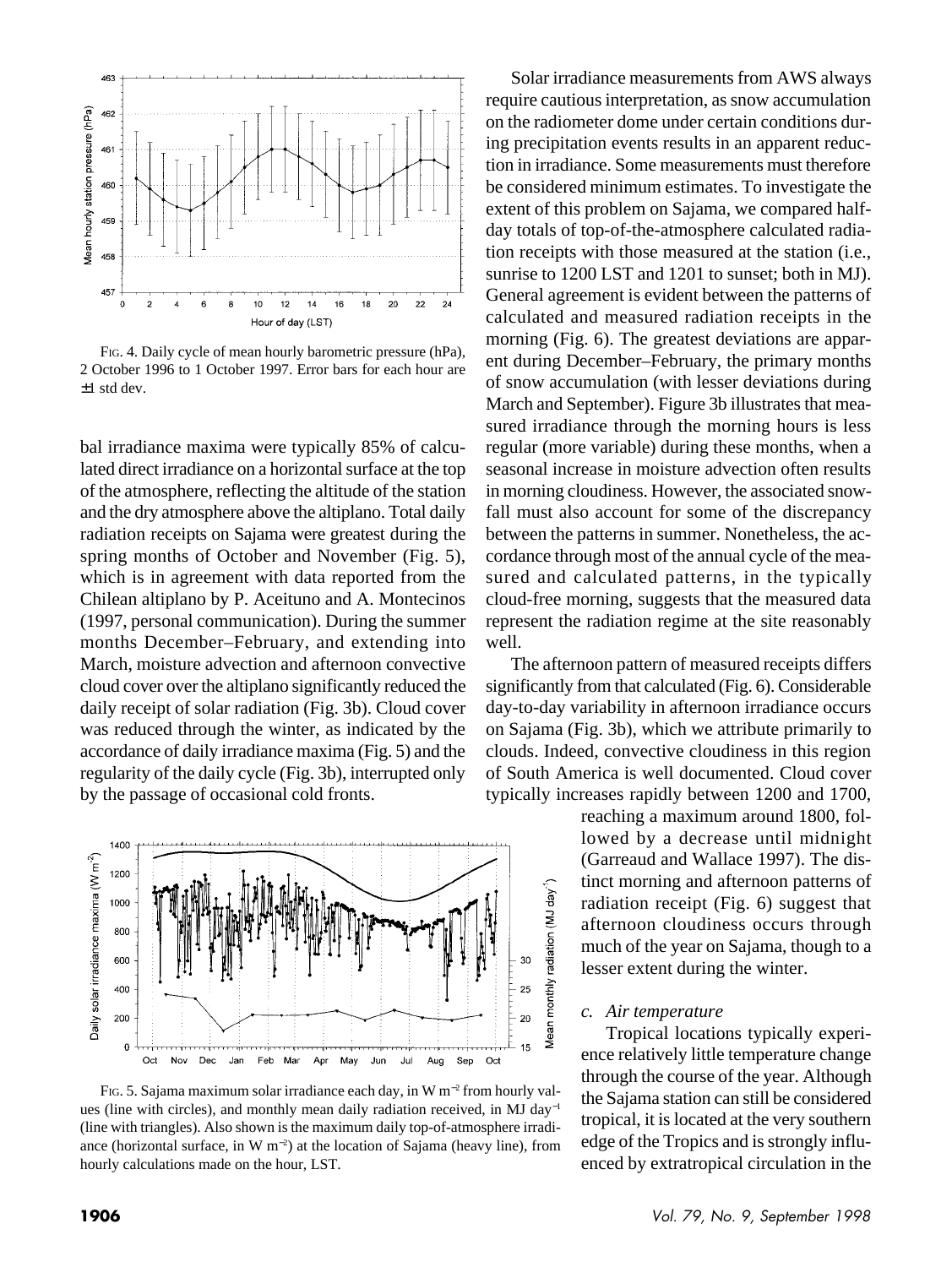winter season. As a result, there is a quite distinct change in air temperature throughout the year (Fig. 3c). Temperatures generally followed the annual cycle of solar radiation, with monthly means ranging from −7.5°C in January to −14.1°C in June. Due to the lowlatitude, high-elevation location of Sajama, the mean daily amplitude of air temperature in each month of the year was greater than the annual range in mean monthly temperature (6.6°C). April was the month of greatest variability, with a standard deviation about the daily mean of 4.6° and a range between the mean maximum and minimum temperatures of 13.1°C. Overall, the period from October 1996 to September 1997 was unusually cold on the altiplano, as discussed further below.

Through the first year of the Sajama AWS operation, air temperature at the site has essentially remained below  $0^{\circ}$ C (Fig. 7). This cannot be stated more definitively, however, due to the difficulty of air temperature measurement at 6500 m, at varying height above the snow surface. The highest hourly mean temperature reached within the aspirated radiation shield was 1.5°C, with four other positive values between 0.0° and 0.7°C (all in late February). In all five cases the sensor was either very close to the snow surface or buried by snow. A temperature maximum was also recorded each day from among the set of all aspirated temperature measurements, made every 10 min (not shown). One extreme, of 1.7°C, was recorded on 25 January when the sensor was  $\sim$  1.25 m above the snow surface. Although the wind speed at the same time was 2.2 m s<sup>-1</sup> (further aiding ventilation of the sensor), the mean temperature for the hour was only −3.0°C. This demonstrates that hourly means are more meaningful than instantaneous values on Sajama.

Air temperatures measured within a naturally ventilated shield were often dramatically higher than those in the aspirated shield, with one hourly mean value over  $10^{\circ}$ C (~1200 25 January; 1.0 m s<sup>-1</sup> wind, hourly mean  $T_{\text{an}} = -2.8$ °C). Clearly, aspiration of temperature sensors is essential in environments such as these where radiation loading may significantly affect the accuracy of temperature measurements.

Within the annual cycle of 1996–97 air temperature minima and maxima on Sajama (Fig. 7), there are two noteworthy examples of sudden and persistent drops in temperature (see also Fig. 3c). The first was at the beginning of March, when daily minima decreased ~8°C. This was followed in mid-May by a similar magnitude drop in daily maxima. Between these events, the daily amplitude of air temperature



FIG. 6. Mean monthly mean solar radiation receipts on Sajama during the morning (until 1200 LST) (top) and afternoon (bottom). Measured values (line with circles) are derived from hourly means, and those for a horizontal surface at the top of the atmosphere are based on hourly calculations (heavy line).

increased quite dramatically to a mean of 12.2°C, in contrast to mean monthly ranges for individual months excluding this period which only varied between  $6.5^{\circ}$  and  $8.0^{\circ}$ C (Fig. 8, top). This period of increased diurnal temperature range overlaps the interval when we have evidence that the temperature and humidity sensors may have been buried by snow (approximately early March to mid-April). It is there-



FIG. 7. Sajama daily maximum and minimum air temperatures (thin lines), shown with mean daily temperature (thick line; 9-day smooth). Hourly mean values were used to determine the daily maxima and minima; daily means are of 10-min measurements.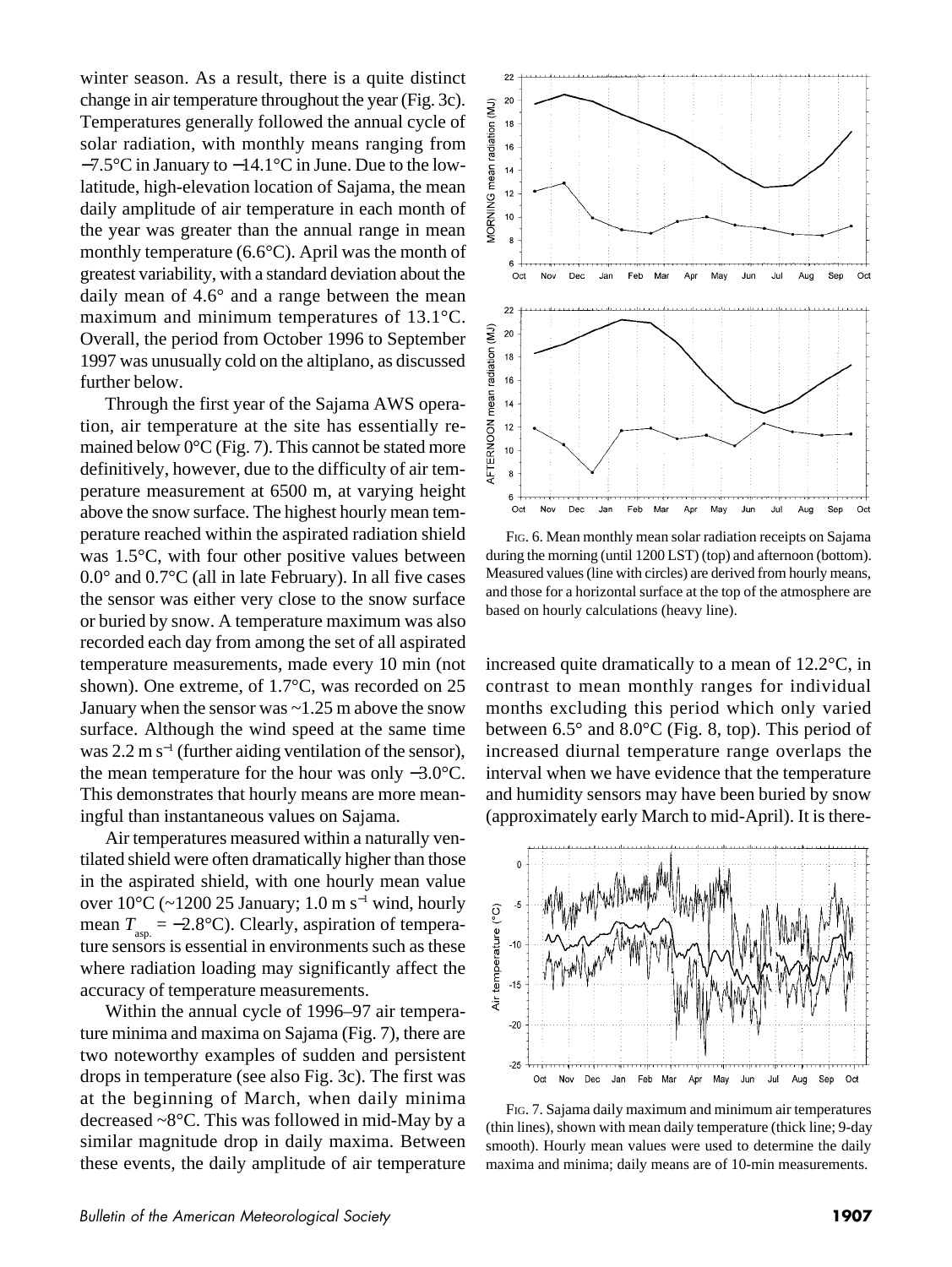

FIG. 8. The daily range in air temperature (top) and specific humidity (bottom) on Sajama, determined as the difference between the maximum and minimum hourly mean values each day.

fore of considerable importance to assess whether the range increase is spurious or reflects real climatic variability.

Abundant evidence suggests that the increased daily range in air temperature from early March to mid-May is reflective of actual synoptic conditions, despite probable sensor burial. Coinciding with the early March drop in minima at the station was a decrease in minima elsewhere on the altiplano (Fig. 9). Significant changes in other variables measured on Sajama were also associated with the decrease. For example, solar radiation receipts during the morning hours increased dramatically coincident with the drop in temperature minima (Fig. 3b), suggesting fewer overnight clouds and increased radiational cooling. Specific humidity also decreased abruptly, and remained lower (Fig. 3d), while the daily range in water vapor content increased (Fig. 8, bottom). At the time of the temperature decrease there was an unusually rapid, large drop in station pressure (Fig. 3a), and simultaneous lowering of geopotential heights at 450 hPa obtained from daily NCEP analyses. Wind data are not available from the station at this time (due to sensor burial by snow), but zonal winds obtained from NCEP output increased sharply, coinciding with a drop in temperature (especially at 400 hPa). When the



FIG. 9. Minimum daily temperatures on Sajama, and Bolivian weather stations La Paz El Alto (4014 m, 16°31′S, 68°11′W) and Charana (4057 m, 17°35′S, 69°27′W) for days when data are available.

mid-May drop in temperature maxima occurred, similar changes were observed in other variables, including a pronounced increase in wind speed at the station and another large steplike decrease in specific humidity (Figs. 3e,d), and a decrease in the daily humidity range (Fig. 8, bottom).

With supporting evidence from several variables, other stations, and NCEP output, we believe that the temperature record from Sajama through this period is essentially correct. If burial by snow did occur, the validity of measurements seems not to have been compromised, perhaps due to the low density of the snow and adequate ventilation by wind. Furthermore, the expected influence of sensor burial is nearly opposite that observed (i.e., decrease in temperature minima and humidity rather than an increase). Therefore, the Sajama station data indicate that the change from the summer to winter season occurred in a few abrupt steps, rather than as a gradual transition over several months.

#### *d. Humidity*

The humidity of the atmosphere on Sajama varies markedly through the course of the year, illustrated by relative humidity extremes recorded in 1996–97 of 0.2% and 99.9%. Through the summer months of December–February, the median relative humidity was greater than 90%, reflecting a mean specific humidity of 3.6 g kg−<sup>1</sup> (Fig. 3d). Typically, the humidity level during summer months remains high due to daily injections of water vapor into midtropospheric levels (400–500 hPa) by vertical turbulent transport of moisture from lower levels and advection at this level (P. Aceituno and A. Montecinos 1997, personal com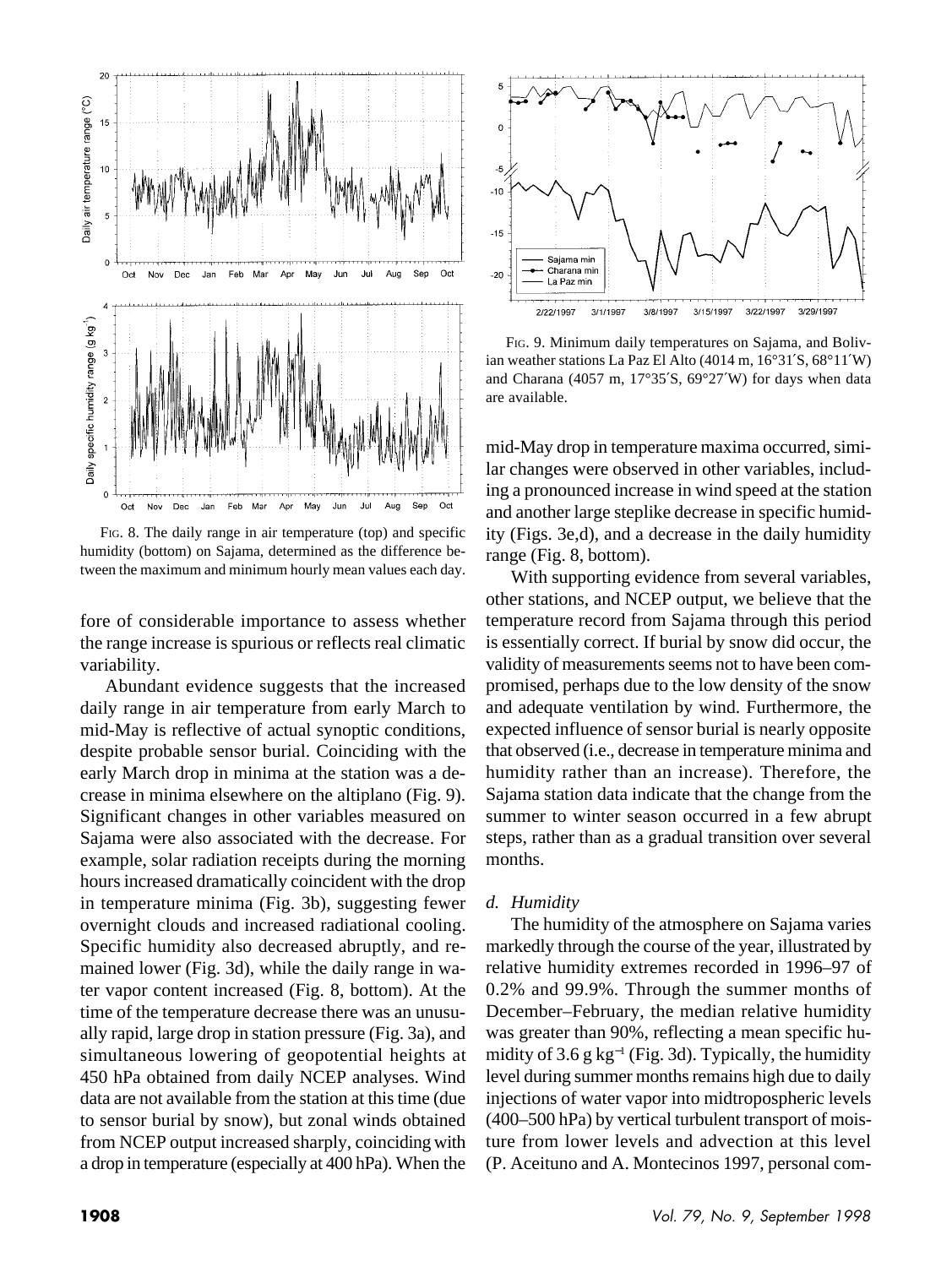munication). High humidity on Sajama during the wet season is associated with easterly winds, which deliver moisture from the interior of the continent. The summer of 1996–97 was unusually wet on the entire altiplano, as discussed below, so the humidity levels measured represent conditions that are above the longterm average.

The winter season is characterized by very dry conditions (Fig. 3d), when it is not uncommon for relative humidity to remain below 20% for several consecutive days. Indeed, the median specific humidity through these three months was less than  $0.9$  g kg<sup>-1</sup>. These dry conditions are commonly interrupted by short periods of high humidity, when moist air episodes related to outbreaks of polar air masses reach the altiplano. These occurrences are also associated with higher wind speeds, lower pressure and air temperature, and sometimes snowfall as far north as Sajama. Examples recorded at the station include two events during August and another in mid-September (Fig. 3).

Superimposed upon the distinct seasonal cycle of humidity is a seasonality of the diurnal cycle. This results in seasonality of snow surface evaporation. Specific humidity on Sajama was always highest in the afternoon (Fig. 3d), with the daily peak lagging the solar irradiance distribution by 1–3 h. Relative humidity also increased in the afternoon, but only during the winter and through intervals when the atmosphere was relatively dry (low specific humidity). When the atmosphere was moist, these two measures of humidity were uncorrelated (Fig. 10), demonstrating the seasonal variability of evaporation on Sajama. Daily fluctuations in relative humidity through the summer (e.g., Fig. 10, January) are largely due to the diurnal fluctuations in temperature, as the actual water vapor content does not change dramatically (Fig. 11). During the winter, however, when the daily range in air temperature is equivalent to that in summer  $(5^{\circ}-10^{\circ}C)$ ; see top of Fig. 8), the day-to-day change in water vapor content is much higher (Fig. 11). For example, through the two 10-day periods illustrated in Fig. 10, the median daily increases in specific humidity were 140% and 840%, for summer and winter (respectively). Although large daily relative increases in specific humidity occur periodically throughout the year (e.g., 1 and 2 February, Fig. 11), turbulent mass transfer (i.e., evaporation) on Sajama is especially vigorous during the winter, when high humidity gradients between the snow surface and the air are augmented by a seasonal increase in wind speed.



FIG. 10. Ten-day periods of humidity measurements on Sajama, during the summer month of January (top) and in July (bottom).

#### *e. Wind speed and direction*

Wind data are missing from the 1996–97 record between the end of February and mid-April, when both sensors were affected by the unusually heavy summer snowfall. Nonetheless, NCEP output confirms that the most significant change in the wind speed occurred in mid-May, when winds suddenly accelerated and remained high for most of the winter season (Fig. 3e). This increase in wind speed reflects the northward movement of the west wind zone and the subtropical jet, which is typically located at around 25°S in June. Through the winter, the wind was steadily from the north and northwest (Fig. 12) and the Sajama region experienced several months of high wind speeds, as-



FIG. 11. The relative change in specific humidity each day (percent increase), calculated as  $(maxima \div minima) \times 100$ .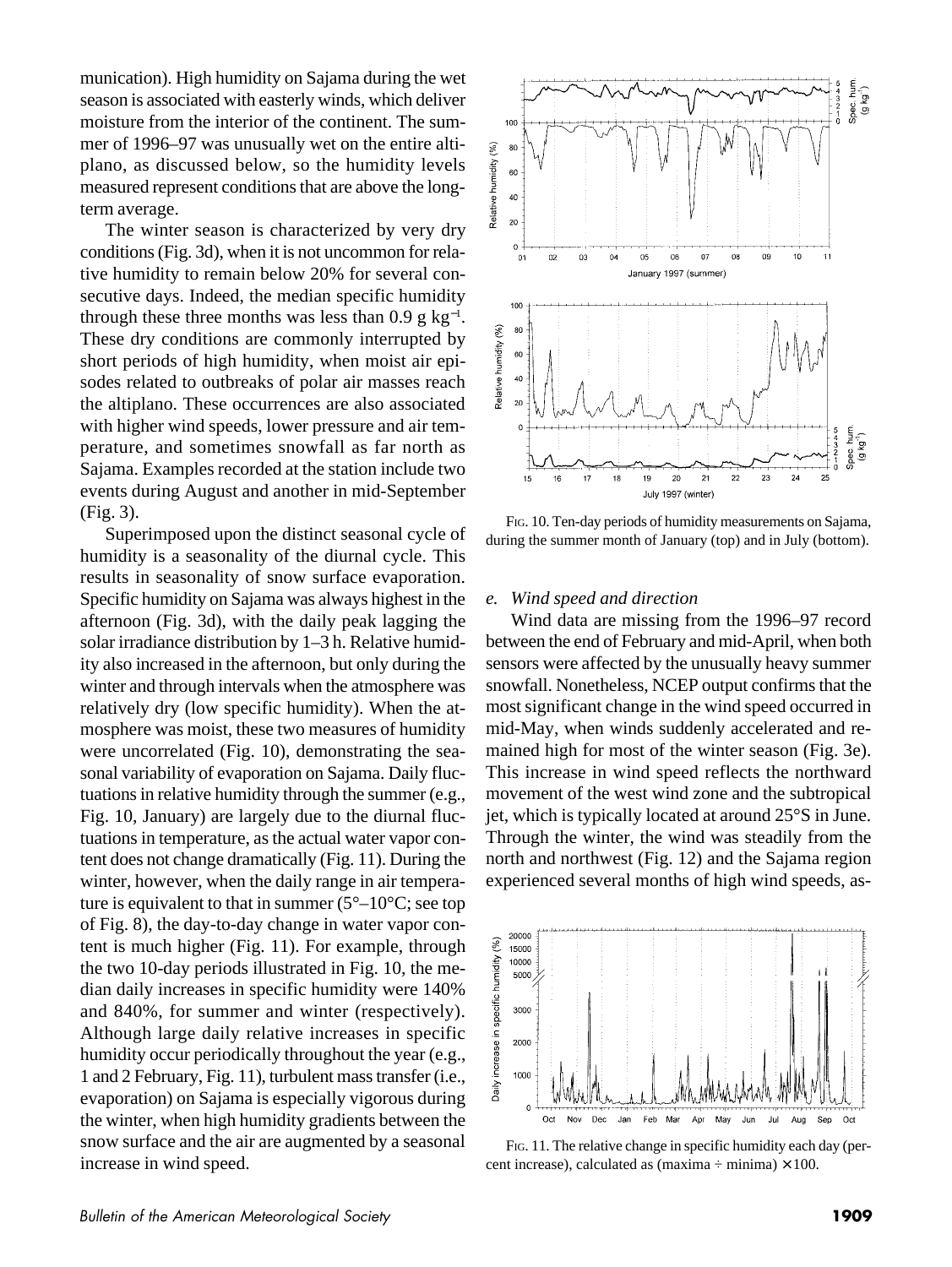

FIG. 12. Change in the prevailing wind direction through the course of the year (relative frequency). Data are missing between 23 February and 13 April 1997.

sociated with rather dry conditions. The highest mean hourly wind speed recorded was  $27 \text{ m s}^{-1}$  on 10 June, and mean hourly wind speeds rose above 20 m s<sup>-1</sup> only between May and October. During the summer months (December–February) wind speeds were much lower, averaging a surprisingly low 2.6 m s<sup>−</sup><sup>1</sup> for the period (Fig. 3e). Also through the summer, and extending into March on Sajama, the predominance of winds from the southeast and east provides part of the explanation for the above average precipitation (Fig. 12), as easterly winds are necessary to sustain high humidity levels in the atmosphere above the altiplano. By April winds had switched back toward the north and northwest, which remained the prevailing wind direction until August.

The daily cycle of wind speed is not very pronounced; however, the lowest wind speeds are usually recorded in the afternoon hours during the maximum expansion of the troposphere (Fig. 3e), an effect also found by P. Aceituno and A. Montecinos (1997, personal communication). Frequently, this daily cycle is suppressed by the influence of the larger-scale synoptic circulation.

#### *f. Snow accumulation (precipitation)*

Snow accumulation measurements in 1996–97 are continuous only until the end of January, at which time the snow surface under both depth sensors reached the minimum distance-to-target specified by the manufacturer (0.4 m). Until then, net snow accumulation was greater than 2 m (Fig. 13). October 1996 was dry, resulting in 14 cm of ablation, while two major snowfalls in November brought 32 cm of snow. Accumulation continued through December (58 cm) and January (119 cm). Snowfall between February and June can only be estimated based upon indirect evidence, but a net depth of 3.3 m must have been reached by the end of February, when the upper wind sensor was affected. We also know that snow depth had fallen back down to 3.3 m by mid-April, when the upper wind sensor became fully operational again. A maximum depth of accumulation is estimated to have been 4.1– 4.3 m, based on the ratio of Sajama monthly precipitation to that in La Paz and corroborated by evidence that the uppermost equipment on the station remained unburied (ra-

diometer, solar panel). By the end of June when the snow depth sensor heights were adjusted, net accumulation since the previous October was ~2.1 m. From July through September 1997, four snowfall events totaled 53 cm, although there was a net surface lowering of 16 cm, due primarily to ablation and wind scouring of the new snow.

There are important differences between the summer and winter snowfall events on Sajama, a result that will bear upon the interpretation of geochemical and isotopic variability measured in the snow and in the ice cores. Figure 14 illustrates the evolution of precipitation events typical of each season. Over 5 days, the magnitude of snowfall was equivalent  $(\sim 21 \text{ cm})$ , which belies significant differences. The January event (thin line, Fig. 14) represents a typical summer snowfall, characterized by strong convection and moisture advection from the east. In general, these events tend to be relatively warm, with little day-today change in temperature or pressure, and with low wind speeds from the easterly direction. On the other



FIG. 13. Snow surface height on Sajama relative to datum of 1 October 1996, smoothed with a 13-h running average. Sensors were buried between late January and 1 July (see text).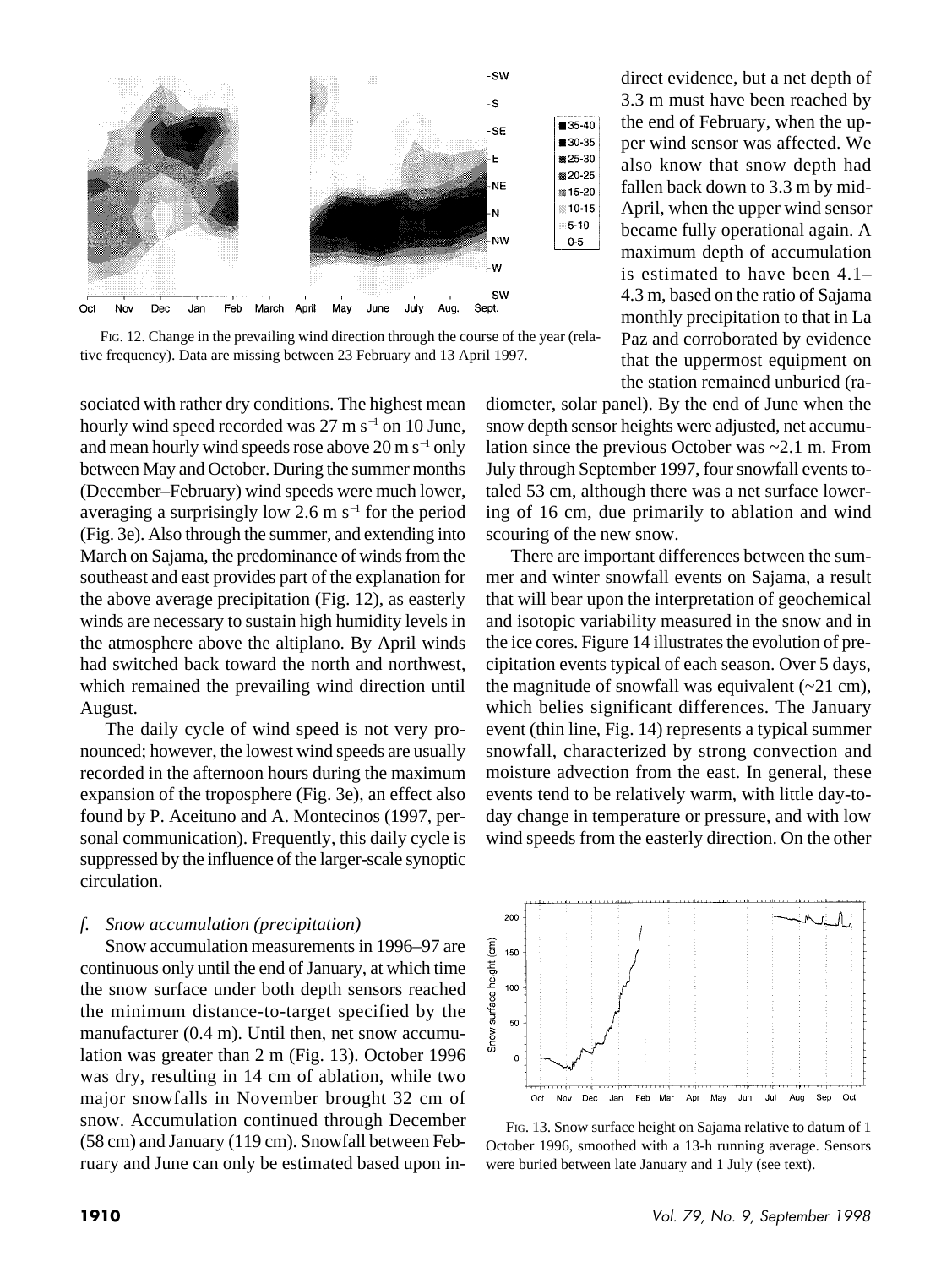

FIG. 14. Contrasting evolution of two 1997 snowfall events over 5 days (noon to noon), in summer (thin line; 10–15 January) and winter (thick line; 7–12 August). Shown from top to bottom are aspirated air temperature, wind speed, barometric pressure, snow depth above 1 October 1996 datum, and relative frequency of wind direction (indicated directions are ±22.5° bins).

hand, a winter snowfall as represented by the August event (thick line, Fig. 14) is related to the north- and eastward movement of a cutoff upper-air low from the extratropical circulation. Temperatures are colder (e.g., 5.7°C for the periods shown) and drop as the upper-level low approaches, as does station pressure. Wind speed through the August event illustrated is twice that of the January event, with winds primarily from the north. The variability of wind direction during the January and August events was similar (std dev  $= 14^{\circ}$ ); however, wind direction through the latter veered systematically, from north-northwest to north to east and back to north as the low progressed eastward (not shown). Through both snowfall events, Sajama measurements complement and refine the synoptic picture provided by the NCEP analyses (especially 450-hPa geopotential heights). The station data confirm how crucial it is to analyze the climatic

pattern of single snowfall events and determine the associated stratigraphic layer within the snowpack, as geochemistry and stable isotopic composition are expected to be significantly different during these events.

## **6. 1996–97 Sajama observations in a longer-term context**

Measurements of precipitation and temperature at La Paz provide a longer-term perspective on the first year of data from Sajama. Observations have been made since 1898 at La Paz El Alto (4014 m, 16°31′S, 68°11′W), located at the JFK Airport above the city of La Paz.

The period of November 1996 through March 1997 was wetter than normal on the altiplano of Bolivia. Precipitation was above the median in all five months (Fig. 15), accounting for the unexpectedly high accumulation at the Sajama station. The March total at La Paz El Alto (146 mm) was the fifth highest of the past 100 yr. Precipitation during the fall and winter was



FIG. 15. Precipitation (top) and air temperature (bottom) at La Paz El Alto (4014 m, 16°31′S, 68°11′W) for October 1996 to September 1997, in a longer-term context (1996–95). Whisker plot boxes illustrate the median (line) and enclose the 25th and 75th percentiles. Error bars enclose the 10th and 90th percentiles, with extremes indicated by circles.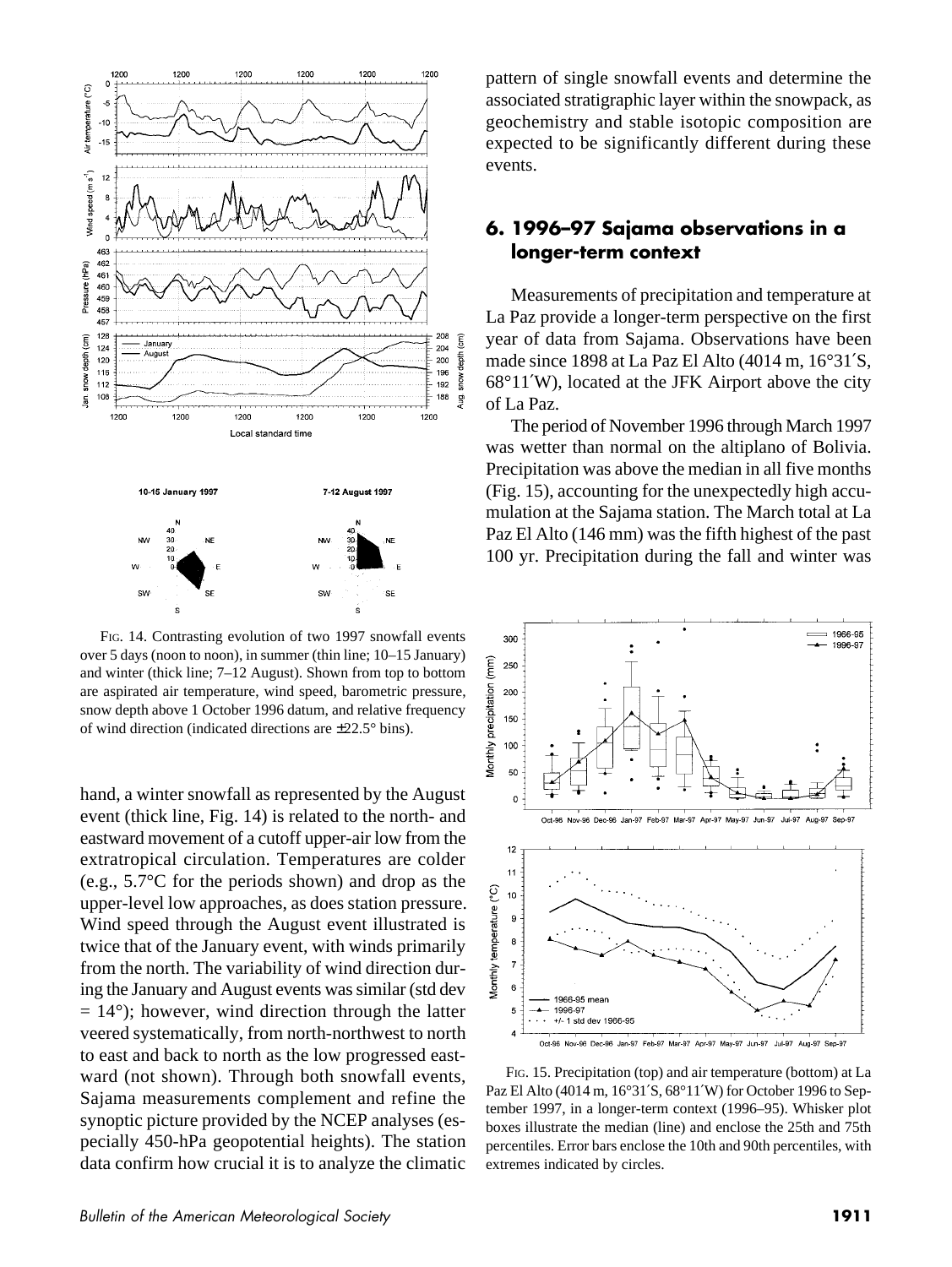normal in the context of the past 30 yr, but the total for September of 1997 was again unusually high.

The surface temperature at La Paz El Alto was more than one standard deviation below normal in all except 3 months of the period October 1996 to September 1997 (Fig. 15). The greatest departures were during December, March, and April, when mean monthly temperatures were the lowest of the period of record (79 yr). The first year of temperature measurement on Sajama therefore seems to reflect conditions that were well below the long-term average. Indeed, the mean station temperature for the year of −10.7°C is slightly less than the −10.3°C value for both the NCEP long-term mean at 450 hPa (1985–95), and that predicted by the 10-m-depth firn temperature (V. Zagoradnov 1997, personal communication).

# **7. Conclusions**

Sajama weather station measurements are helping to develop a more comprehensive view of climatic conditions at high altitudes in this remote part of the tropical Andes. The first year of measurements at the station was carried out successfully, despite 4 m of snow accumulation and continuously subfreezing temperature. Analysis of the observations reveals considerable variability in weather at the summit. While a clear seasonality of atmospheric processes resulting in snowfall and governing evaporation has been demonstrated, the data also illustrate that these events or intervals are more episodic in nature than previously believed. As measurements at the station continue, we will report on annual and daily cycles further in the context of synoptic-scale circulation, incorporating satellite imagery, and NCEP output.

The Sajama station provides a unique climatic database, which in conjunction with snowpack analysis will allow a more meaningful calibration of geochemical and isotopic signals in tropical ice cores. Variability of geochemical and isotopic composition, as measured within individual layers of the annual snowpack, will be related to airmass origins and transport histories as well as postdepositional influences. As the chronological and climatic significance of ice-core records are based on such variability, these associations will provide a powerful tool for interpreting tropical ice-core records.

*Acknowledgments.* Funding for the Sajama weather station project, and the ice core drilling, is provided by the NOAA Office of Global Programs (Paleoclimatology); the Swiss National Science Foundation provides additional support. These agencies are gratefully acknowledged. We received enormous logistical support from B. Francou, B. Pouyaud, and the ORSTOM staff in La Paz, as well as from L.G. Thompson and his team at Ohio State University. Thanks to John Sweeney for extra effort in the machine shop. We would also like to thank Clyde Best and Dan Anderson at Campbell Scientific for their assistance.

## **References**

- Aravena, R., H. Peña, A. Grilli, O. Suzuki, and M. Mordeckai, 1989: Evolución isotopica de las Iluvias y origen de las masas de aire en el Altiplano Chileno (On the isotopic signal of rainfall in relation to the origin of air masses on the Chilean Altiplano). Isotope hydrology investigations in Latin America. IAEA-TECDOC-502, 14 pp. [Available from International Atomic Energy Agency, Vienna International Centre, Wagramerstrasse 5, A-1400 Vienna, Austria.]
- Chu, P.-S., 1985: A contribution to the upper-air climatology of tropical South America. *J. Climatol.,* **5,** 403–416.
- Diaz, H. F., and N. E. Graham, 1996: Recent changes in tropical freezing heights and the role of sea surface temperature. *Nature,* **383,** 152–155.
- Figueroa, S. N., P. Satyamurty, and P.L. Da Silva Dias, 1995: Simulations of the summer circulation over the South American region with an Eta coordinate model. *J. Atmos. Sci.,* **52,** 1573–1584.
- Francou, B., and P. Ribstein, 1995: La actual deglaciación en los Andes centrales: Un indicador del cambio climatico en curso en la alta montaña tropical (Present glacier retreat in the central Andes: An indicator of ongoing climatic change in the high mountains of the Tropics). *Proc. Int. Symp. Sustainable Mountain Development, La Paz: Managing Fragile Ecosystems in the Andes,* The United Nations University, 10–11.
- Fuenzalida, H. P., and J. Ruttlant, 1987: Origen del vapor de agua que precipita en el Altiplano de Chile (Study on the origin of the water vapor precipitating in the Altiplano during Southern Hemisphere summer). *Anales del II Congreso Interamericano de Meteorologia,* Buenos Aires, Argentina, Amer. Meteor. Soc., 6.3.1.–6.3.4.
- Garreaud, R. D., and J. M. Wallace, 1997: The diurnal march of convective cloudiness over the Americas. *Mon. Wea. Rev.,* **125,** 3157–3171.
- Grootes, P. M., M. Stuiver, L. G. Thompson, and E. Mosley-Thompson, 1989: Oxygen isotope changes in tropical ice, Quelccaya, Peru. *J. Geophys. Res.,* **94** (D1), 1187–1194.
- Hastenrath, S., 1997: Annual cycle of upper-air circulation and convective activity over the tropical Americas. *J. Geophys. Res.,* **102** (D4), 4267–4274.
- ——, and P. D. Kruss, 1992: The dramatic retreat of Mount Kenya's glaciers 1963–87: Greenhouse forcing. *Ann. Glaciol.,* **16,** 127–133.
- Hoffmann, J. A. J., 1992: Das kontinentale Luftdruck- und Niederschlagsregime Südamerikas (The pressure- and precipitation-cycle over the South American continent). *Erdkunde,* **46,** 40–51.
- Horel, J. D., A. N. Hahmann, and J. E. Geisler, 1989: An investigation of the annual cycle of convective activity over the tropical Americas. *J. Climate,* **2,** 1388–1403.